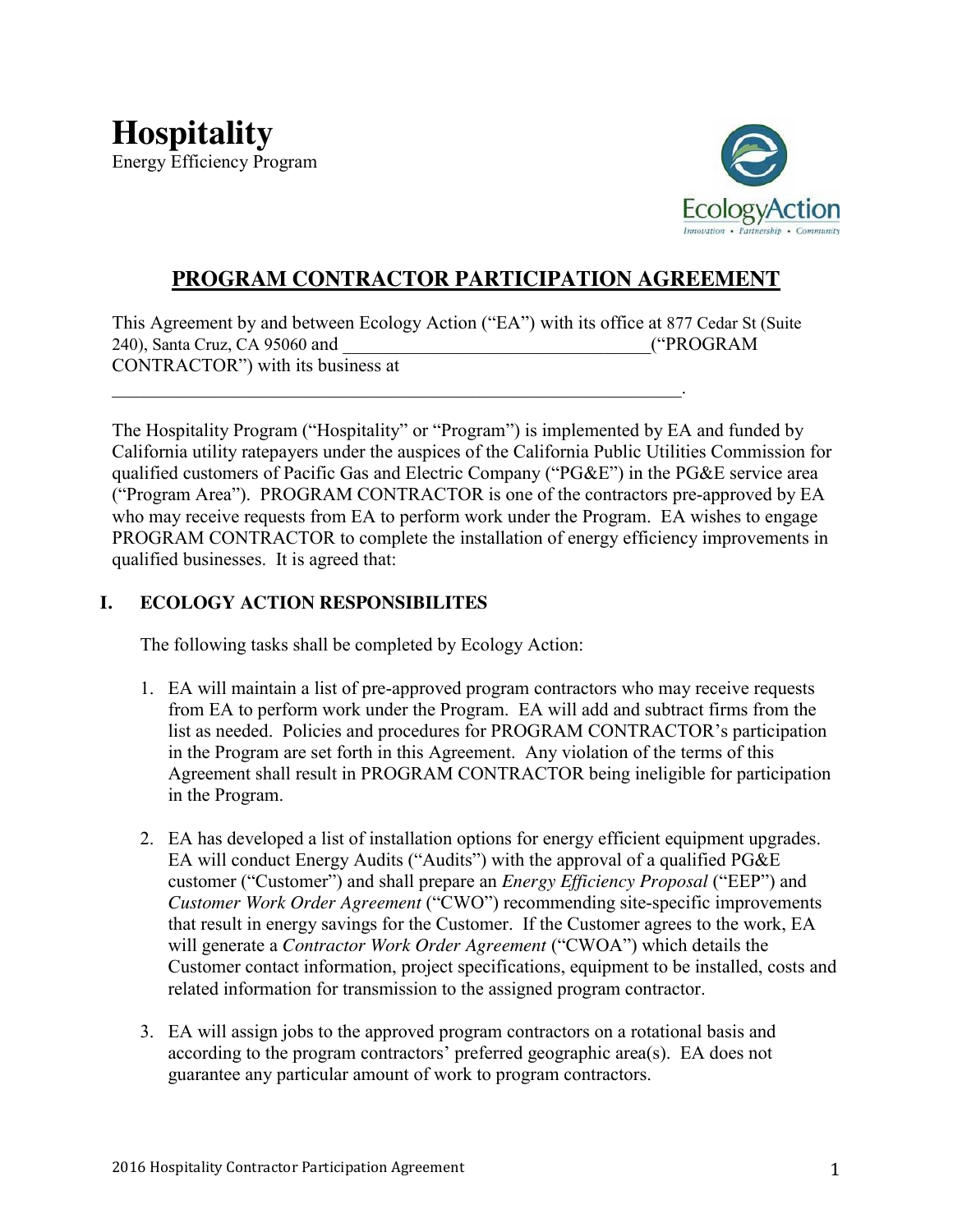- 4. EA shall perform Quality Control Post-Installation Inspections ("Inspections") on all work completed under this Agreement to insure quality control and compliance with the terms of this Agreement.
- 5. EA shall prepare the rebate paperwork to be forwarded to PG&E for processing. EA shall pay rebates to PROGRAM CONTRACTOR within 30 days of completion and verification of the work as outlined in Sections II, III, and IV. Rebate amounts per project shall be based on the claimed energy savings as specified in each CWOA.

### **II. PROGRAM CONTRACTOR RESPONSIBILTIES**

#### **PRIOR TO BEGINNING WORK**

**INSTALLER must submit a signed Program Contractor Participation Agreement (this document) to the Supply Chain Manager. INSTALLER must also complete an IRS Form W9 Request for Taxpayer Identification Number and Certification (rebates over \$600 are reported on IRS Form 1099) in order to receive a Program rebate.** 

The following tasks shall be completed by the PROGRAM CONTRACTOR:

- 1. Perform a pre-installation visit to the business within five (5) business days of receipt of CWOA to view the site, verify Program inputs and material needs, and arrange job scheduling with the Customer.
	- A. PROGRAM CONTRACTOR may accept the CWOA as submitted or may reject it for any reason. PROGRAM CONTRACTOR must notify EA of acceptance or rejection within five (5) business days of receipt of CWOA, and must specify the reason for rejection. If jobs are rejected on three (3) successive occasions, PROGRAM CONTRACTOR may be terminated from the Program. PROGRAM CONTRACTOR shall not receive compensation from the Program for preinstallation site visits for jobs that are not subsequently accepted by PROGRAM CONTRACTOR.
	- B. Any job assigned to PROGRAM CONTRACTOR and not accepted/rejected within five (5) business days may be assigned to another program contractor.
- 2. Schedule the installation with the Customer and notify EA of the expected installation date(s) within five (5) business days of receipt of CWOA.
- 3. Present the Customer with a Contract (hereinafter "*Customer/Contractor Agreement")*  and obtain Customer's signature on same. This Customer/Contractor Agreement will cover the Customer's "out of pocket" portion of the job that will not be paid for by the Program rebate. PROGRAM CONTRACTOR understands that the Customer/Contractor Agreement is solely between PROGRAM CONTRACTOR and the Customer. EA and PG&E are not parties to the Agreement. Although EA shall make a good faith effort to assist PROGRAM CONTRACTOR by facilitating the relationship between PROGRAM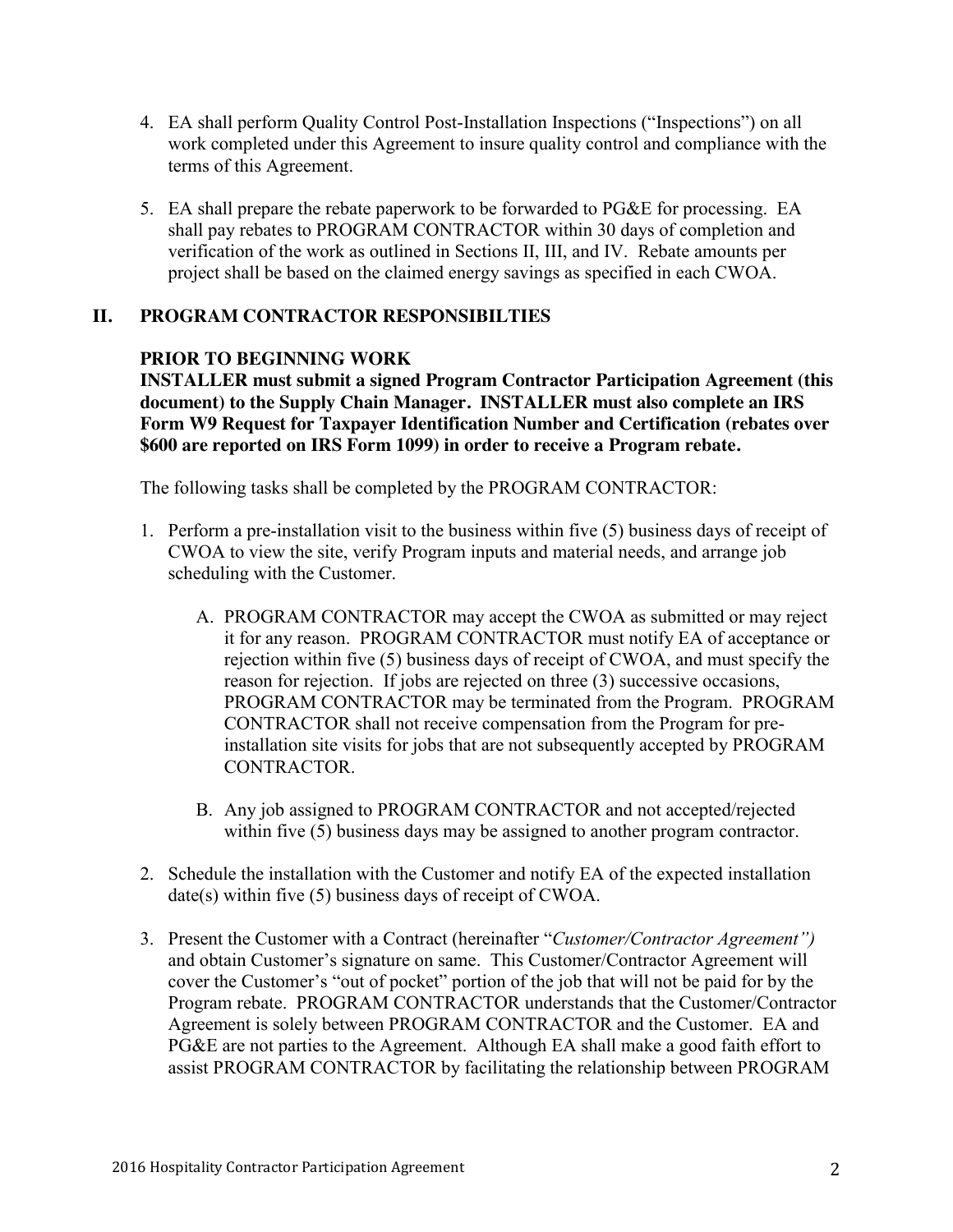CONTRACTOR and Customer, EA cannot ensure compliance of the terms of the Customer/Contractor Agreement by either party.

- 4. Obtain and pay for all materials as specified by EA needed to complete the CWOA. Materials shall be shipped to PROGRAM CONTRACTOR who shall verify correctness of the shipment prior to installation.
- 5. Remove existing equipment and complete the retrofit per specifications provided by EA. Coordinate ballast and lamp removal, fixture cleaning and recycling as specified in Sections 5C and 5F.
	- A. PROGRAM CONTRACTOR shall not install previously used equipment, resale products, products leased, rebuilt, rented, received from warranty or insurance claims, exchanged, won as a prize, or new parts installed in existing products.
	- B. Each item of equipment shall be the specific product and manufacturer indicated in Attachment A, which is hereby incorporated by reference. Items not specified therein shall be custom-priced in consultation with EA's Supply Chain Manager ("SCM") and approved by the SCM or authorized designee prior to installation.
	- C. All lenses, reflectors and ballast covers shall be cleaned with window cleanser (or equivalent).
	- D. Quantity of materials shall be defined through the CWOA completed by EA.
	- E. Price of materials for installation under this Agreement are specified in Attachment A and incorporated herein by reference.
	- F. Recycle all PCB-containing ballasts, fluorescent lamps (linear and CFL), and high-intensity discharge (HID) lamps and/or other hazardous waste removed in the process of completing the CWOA using a certified recycling company, and provide EA with detailed written documentation of same.
- 6. Complete installation within 60 days unless otherwise specified and approved by Customer and EA.

### 7. **Warranty**

A. PROGRAM CONTRACTOR shall warrant to the Customer, in their Customer/Contractor Agreement, all labor and materials furnished or performed under this Agreement from defects in workmanship for a period of twelve (12) months after installation is completed except as noted below. All materials shall be new and of good quality, free from damage or defect. The warranty period shall commence at the time of final acceptance by the Customer and will be indicated by the date of Customer's signature on the *Project Completion and Customer Acceptance Certificate* ("PCCAC"). During this period, PROGRAM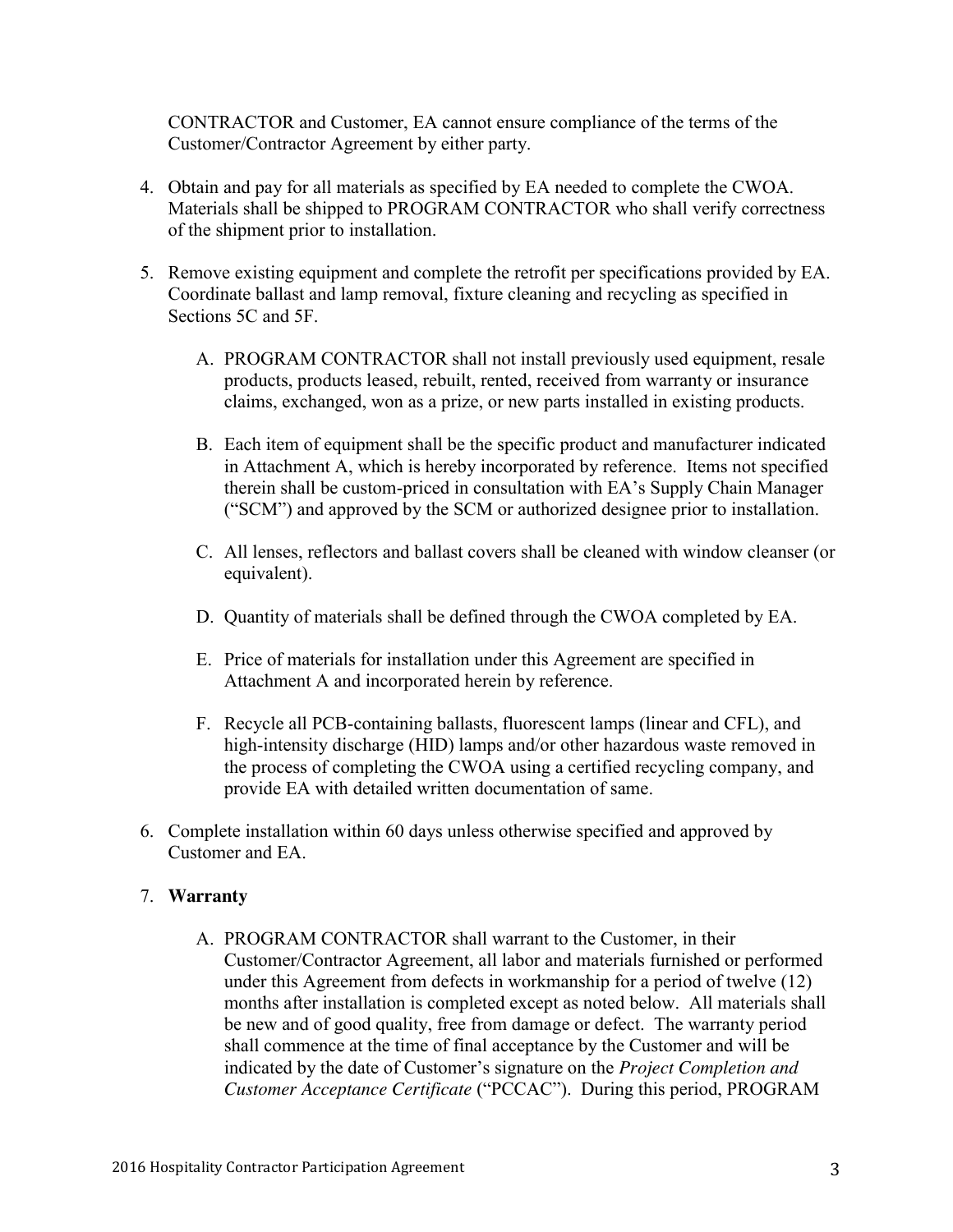CONTACTOR shall provide replacement materials and the necessary labor (at no additional cost to EA or the Customer) to replace the defective materials and repair incorrectly operating equipment, with the following exceptions:

- a. The labor portion of the warranty on lamps, which shall extend to 90 days after the time of final acceptance.
- b. The labor portion of the warranty on cleaning refrigeration condenser coils, air conditioner condenser coils, and air conditioner filter replacement, which shall extend to 30 days after the time of final acceptance.
- c. Customers will be directed to their original install contractor for all warranty support.
- B. Equipment Warranty:

#### Lighting Measures

- a. Ballasts Ballasts shall be warranted for a period of not less than 5 years.
- b. Fluorescent, LED and Induction Lamps Lamps shall be warranted for a period of not less than 1 year.
- c. New Fixtures New fixtures shall be warranted for a period of not less than 1 year.
- d. Controls Photocells, time clocks and occupancy sensors shall be warranted for a period of not less than 1 year.

#### Non-Lighting Measures

- a. Vending Machine Controllers All types shall be warranted for a period of not less than 5 years.
- b. Refrigeration Drop-In Fan Motors High efficiency ECM motors shall be warranted for a period of not less than 1 year.
- c. Refrigerated Door Heater Controls Door Heater Controls shall be warranted for a period of not less than 2 years.
- d. Comprehensive Refrigeration Controls Fan motor controller equipment shall be warranted for a period of not less than 2 years.
- e. Package AC Replacement AC unit shall be warranted for a period of not less than 1 year.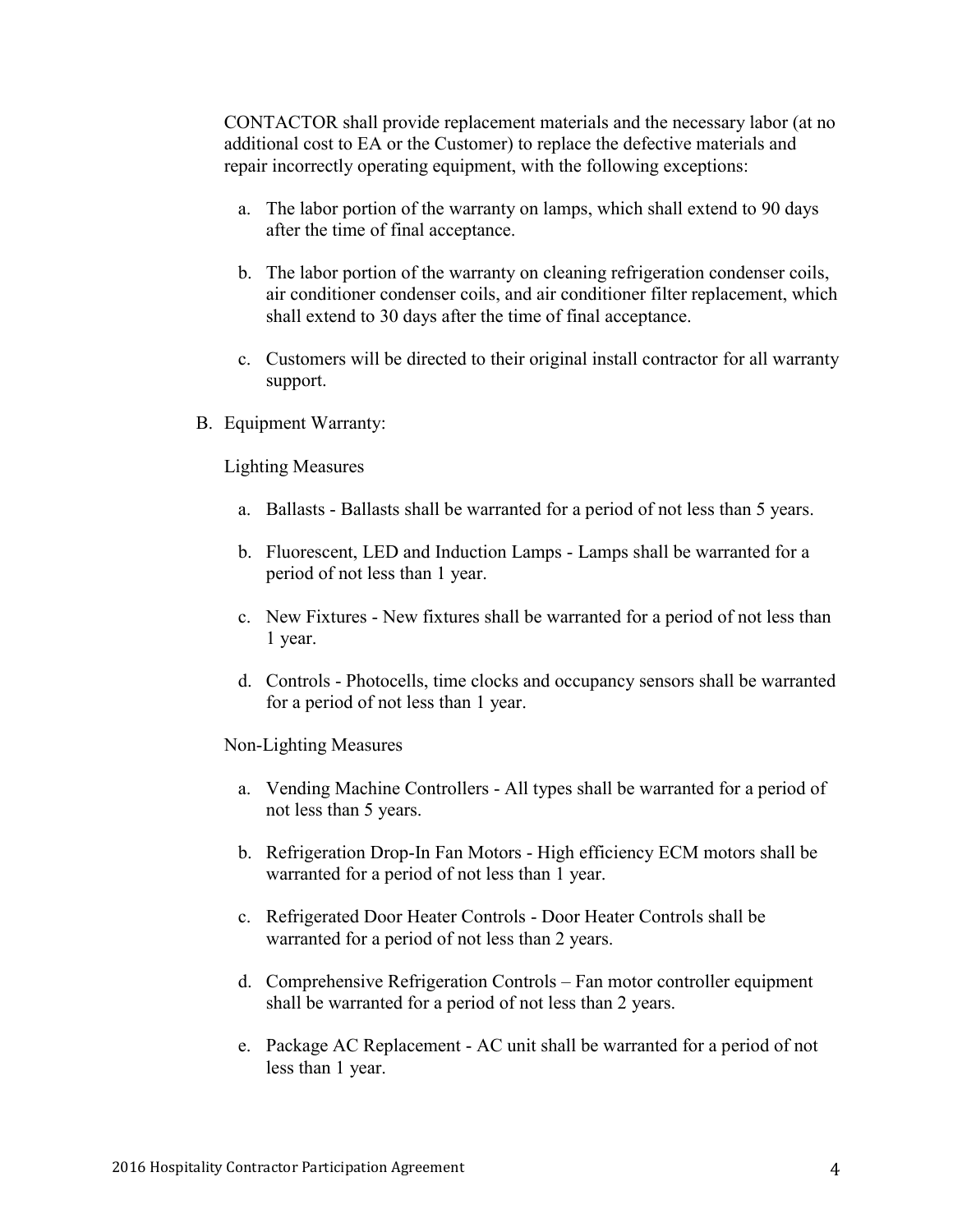- f. PTAC and PTHP Replacement PTAC and PTHP units shall be warranted for a period of not less than 1 year.
- g. Package AC Coil Cleaning No equipment is installed with this measure; the labor warranty on cleaning air conditioner condenser coils shall extend to 30 days after the time of final acceptance.
- h. Package AC Refrigerant Charge & Airflow (RCA) Refrigerant charge (if adjusted) shall be warranted for a period of not less than 1 year.
- i. Dual-Speed and Variable-Speed Pool Pumps- Pump, booster (if installed) and controls shall be warranted for a period of not less than 1 year.
- j. Low-flow Shower Heads and Faucet Restrictors- Shower heads and faucet restrictors shall be warranted for a period of not less than 1 year.
- k. All other measures not listed above shall be warranted for a period of not less than 1 year (or greater as specified by manufacturer); specific manufacturer warranty information and documentation will be supplied to program participants as applicable.
- 8. **Change Orders:** If a change in scope of services or cost (i.e., change order) is required as a result of the site visit or Customer-requested changes, a Change Order Agreement ("COA") must be issued and approved by the Program. Below are the Steps to follow when requesting a change order.
	- A. Contractor stops work on the affected areas of the job until the change order is approved.
	- B. Contractor contacts the Program Energy Efficiency ("EES") for verbal or email approval of the change request.
	- C. Contractor submits the suggested changes to the Installation Manager ("IM") via email using the approved spreadsheet format.
	- D. The IM generates an updated EEP and CWO/Change Order and an updated CWOA marked as "Change Order  $#(X)$ " and emails both to the Contractor.
	- E. The Contractor will obtain customer signatures on the CWO/ Change Order and signs the CWOA and submits to the IM via email.
	- F. The Contractor will also provide an updated Customer/Contractor Agreement to reflect the updated CWO/Change Order

To minimize delay, Contractors may initiate Project changes that total less than \$100 with a verbal authorization from the EES and the customer; however the CWO/Change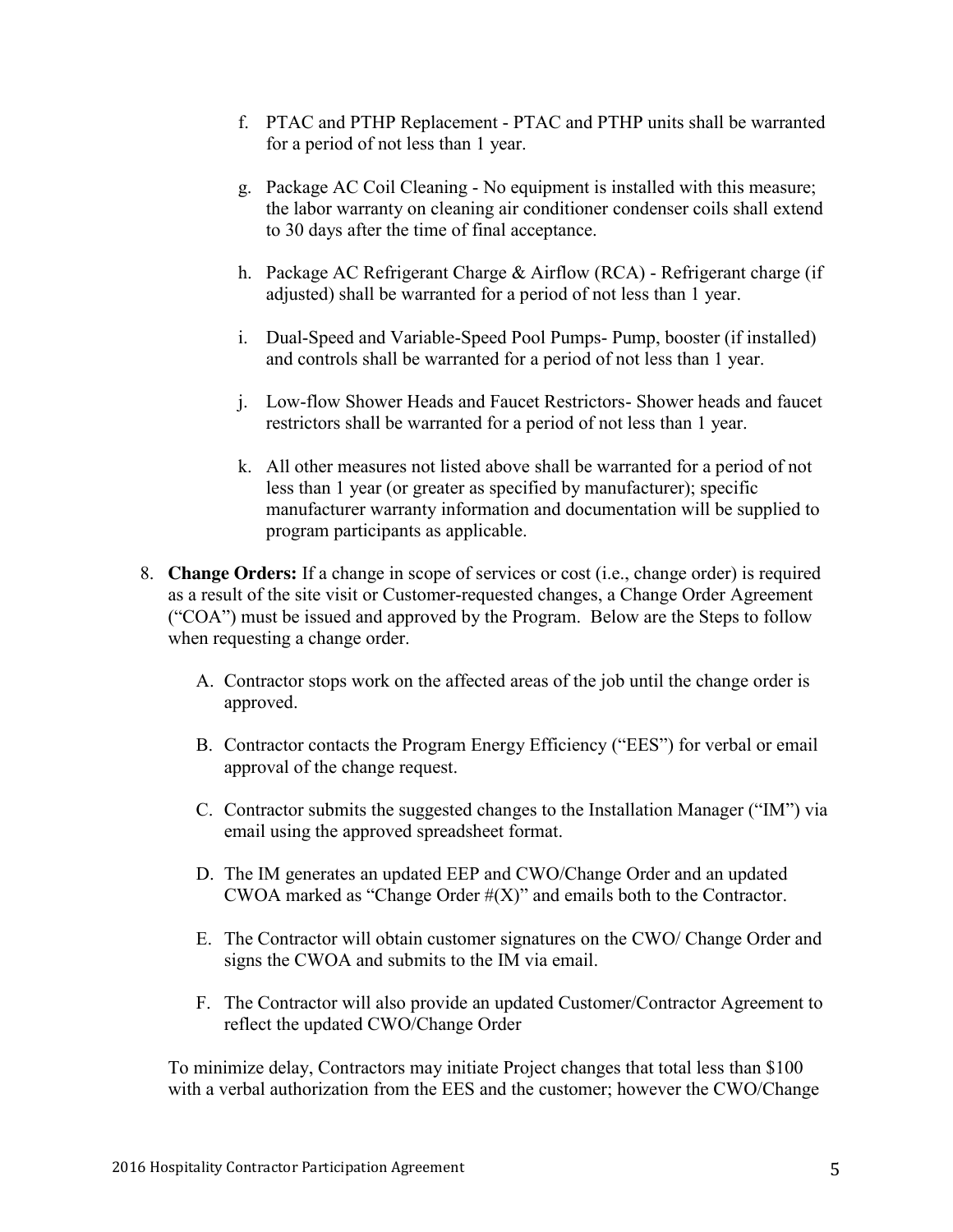Order must still be signed by the Customer and PROGRAM CONTRACTOR and sent to the IM prior to job completion.

#### 9. **Protection of Work, Persons and Property**

PROGRAM CONTRACTOR shall protect the work, adjacent property and the public and shall be responsible for any damage or injury due to PROGRAM CONTRACTOR's act or neglect.

10. **Disposal Plan and Workplace Management.** Unless otherwise agreed to by the customer, the Program Contractor will remove all trash, recyclables and tools from the premises on a daily basis. These items can be left on site if the customer has designated a staging area for this purpose. Contractor shall comply with all Federal, State and local policies concerning hazardous materials handling and recycling.

### 11. **Invoicing and Payment**

PROGRAM CONTRACTOR shall provide EA with a copy of the invoice which PROGRAM CONTRACTOR has sent to the Customer upon completion of each business installation provided under this Agreement. The invoice shall include information regarding the manufacturer and model numbers for all lamps, ballasts and fixtures. Installation cost must be equal to the amount on the original CWOA unless a change order was completed and all previously-described change order documents signed by the Customer and the PROGRAM CONTRACTOR and approved by EA prior to the installation. EA shall pay PROGRAM CONTRACTOR within 30 days of receipt of the following:

- A. Project Completion and Customer Acceptance Certificate signed by the Customer
- B. PROGRAM CONTRACTOR Invoice for work performed
- C. Energy Efficiency Specialist Quality Control Post-Installation Inspection/Verification and approval for incentive payment. Quality Control Post-Installation Inspections will be conducted by the Program Energy Efficiency Specialist or EA designee within 3 business days of receipt of signed Project Completion and Customer Acceptance Certificate and attached invoice. If installation is deemed incomplete or deficient upon inspection by EA or EA designee, PROGRAM CONTRACTOR shall satisfy all requirements within three (3) business days of notification of incompleteness or deficiency.

#### 12. **Performance Standards**

A. PROGRAM CONTRACTOR, during the course of Program related work, shall not solicit work from Customer which is not included in the Program Customer Work Order Agreement. Any subsequent work outside the scope of the Program Work Order must explicitly distinguish the PROGRAM CONTRACTOR as offering services outside of the Program.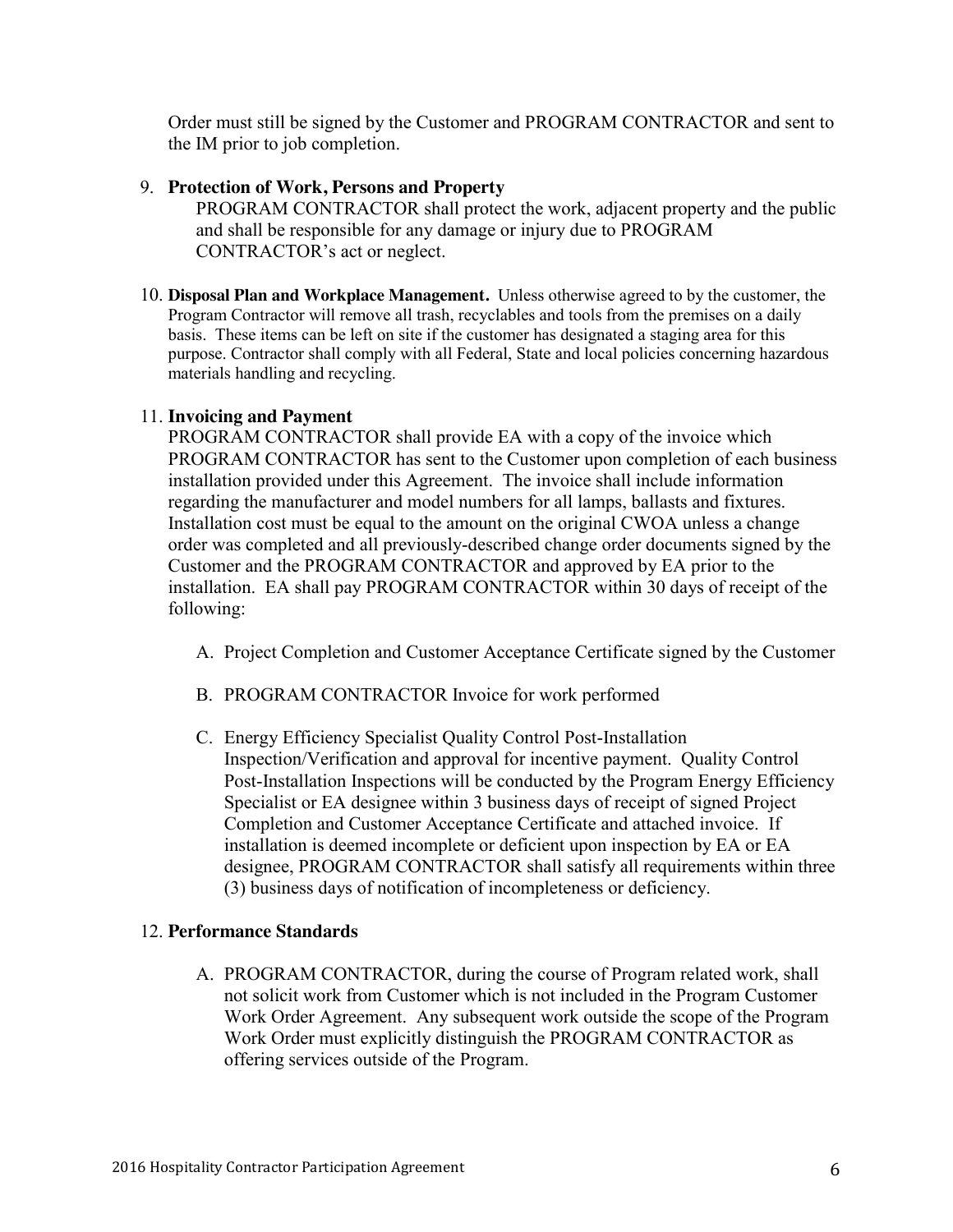- B. PROGRAM CONTRACTOR shall respond to work requests in a timely manner, treat Customer with courtesy and be cooperative during the installation.
- C. PROGRAM CONTRACTOR shall make every effort to leave behind a clean worksite. Including, but not limited to:
	- a. Removal of fingerprints from all surfaces touched by PROGRAM CONTRACTOR or installation staff.
	- b. Sweeping/vacuuming debris from worksite. A commercial push floor sweeper is recommended.
	- c. All lenses, reflectors and ballast covers shall be cleaned with window cleanser (or equivalent).
- D. PROGRAM CONTRACTOR shall make every effort to present and maintain a high level of professionalism, including, but not limited to the following:
	- a. A clean "Company" logo shirt or top identifying PROGRAM CONTRACTOR's Company.
	- b. Professional introduction to Customer upon arrival and proper notification of departure, keeping Customer fully informed of work progress and any anticipated return. PROGRAM CONTRACTOR shall provide every Customer with his or her Company contact information upon arrival.
	- c. PROGRAM CONTRACTOR shall make every effort to operate in a professional manner, keeping discussion and volume to a minimum, refraining from profanity and any conversation and/or behavior that might be construed as inappropriate for a workplace.
	- d. PROGRAM CONTRACTOR will remove all trash, recyclables, and tools from the premises on a nightly basis unless otherwise pre-approved by the customer.
- E. PROGRAM CONTRACTOR shall provide all services necessary to meet completion requirements. All work shall be in accordance with all applicable federal, state and local building and energy codes. If PROGRAM CONTRACTOR or any of its employees or agents discovers a pre-existing code violation(s) prior to or in the course of performing the work that would affect the work specified in the CWO and CWOA, PROGRAM CONTRACTOR shall stop work and immediately notify both the Customer and EA of said violation(s), which must be rectified per applicable codes before the work on affected systems can recommence.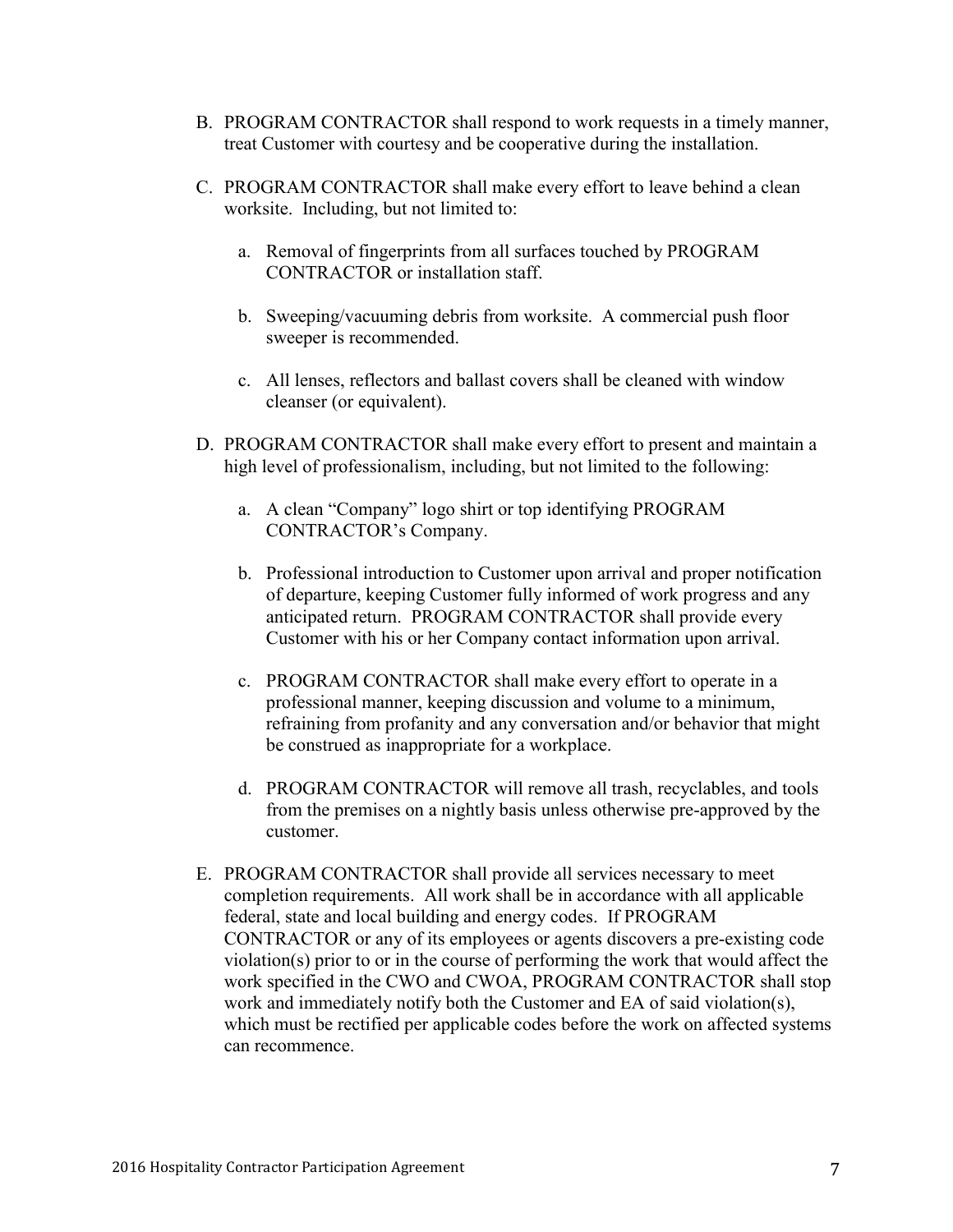F. Failure to meet initial inspection completion requirements on three (3) consecutive installations may result in termination from the Program.

# **III. PROGRAM CONTRACTOR'S OBLIGATIONS**

### **1. OBLIGATIONS**

- A. PROGRAM CONTRACTOR shall use best efforts to provide services under this Agreement in a professional manner consistent with the care and skill use by reputable members of PROGRAM CONTRACTOR'S profession.
- B. PROGRAM CONTRACTOR, and all of its employees or agents, shall conduct the authorized Work in a manner designed to safeguard persons and property from injury. PROGRAM CONTRACTOR will work in compliance with reasonable safety and work practices and applicable laws, ordinances, codes and regulations related to same, including but not limited to all provisions of the Occupational Safety and Health Act of 1979 as amended, all California Occupational Safety and Health Regulations, and all other applicable federal, state, municipal and local safety regulations.
- C. PROGRAM CONTRACTOR shall not subcontract Program work to individuals, companies, or other entities who are not direct employees of PROGRAM CONTRACTOR without advance written permission from Ecology Action.
- D. PROGRAM CONTRACTOR, and all of its employees or agents, shall comply with all statutes, ordinances, rules, regulations, building codes and other laws applicable to the provision of services under this Agreement.
- E. PROGRAM CONTRACTOR shall have a signed contract with the customer for the work to be performed regardless of job dollar value.
- F. PROGRAM CONTRACTOR shall secure all permits and licenses required for performance of the services under this Agreement.
- G. PROGRAM CONTRACTOR shall ensure that all requirements of California Energy Code including code compliance, lighting controls commissioning and acceptance testing are performed to the satisfaction of the Authorities Having Jurisdiction (AHJ).
- H. PROGRAM CONTRACTOR shall ensure that all requirements of the Department of Industrial Relations are followed for public works jobs requiring prevailing wage determinations.
- I. PROGRAM CONTRACTOR shall not engage in discriminatory employment practices against any employee or applicant for employment and shall in all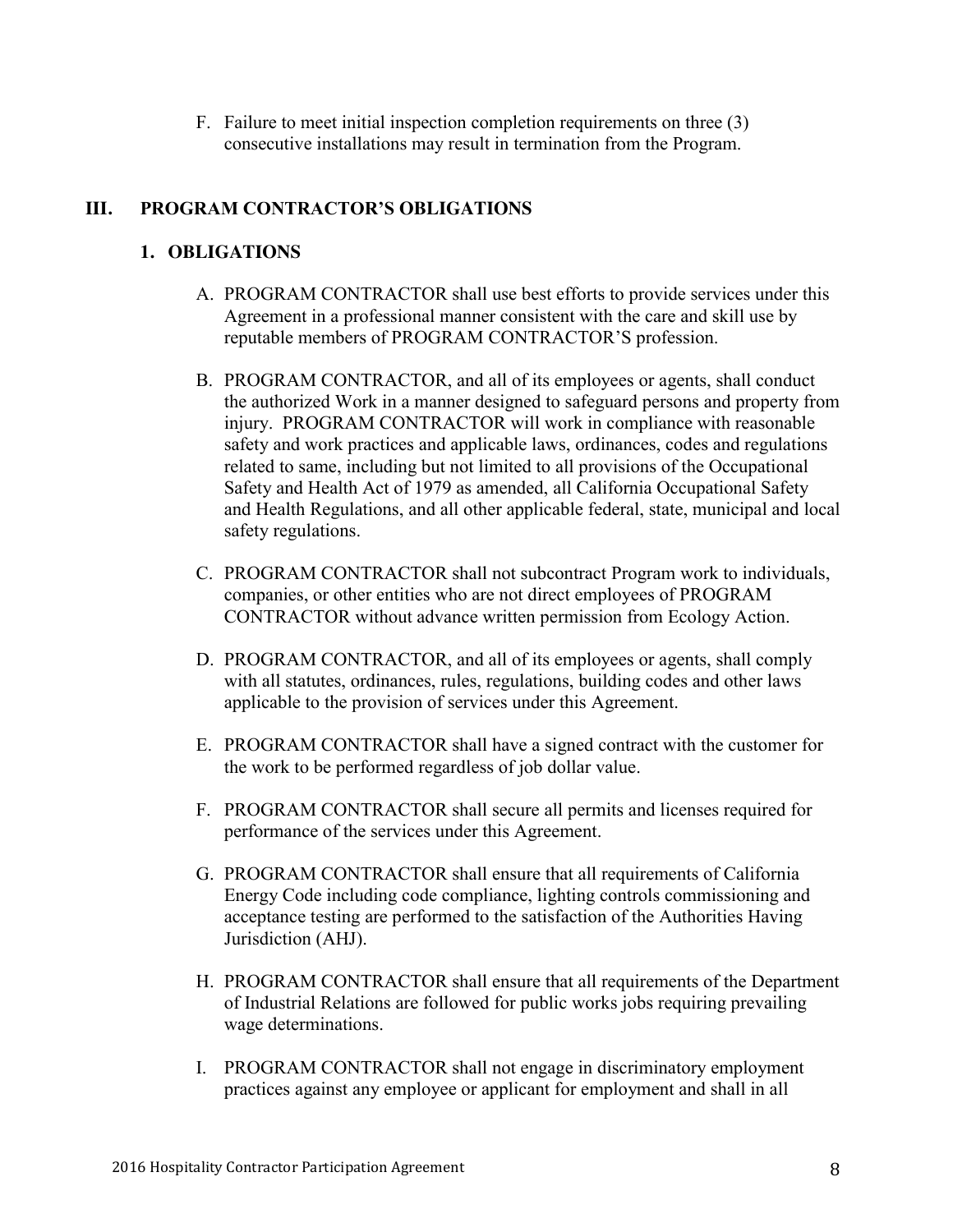respects comply with the federal, state and local laws, regulations and orders, as amended from time to time. Failure to comply with the provisions hereof shall be deemed a material default under this Agreement.

J. PROGRAM CONTRACTOR shall not apply for or accept rebates, incentives, or financial assistance from other Programs, pilots, or demonstration projects funded by the Public Goods Charge Fund or any other State funds for the items or measure that are installed using Program funds. If PROGRAM CONTRACTOR does accept rebates from other Program for the same measure rebated under Hospitality, PROGRAM CONTRACTOR agrees to reimburse Program for the amount of the incentive payments received for the same installations. PROGRAM CONTRACTOR acknowledges that Program have provided information about other energy efficiency Program offering incentives for the same measures.

#### **2. PROGRAM CONTRACTOR GENERATED SITE ACCESS AGREEMENTS: JOB SPECIFICATION AND BID PRICIING**

- A. After CONTRACTOR has obtained a signed Site Access Agreement and notified EA of the potential retrofit project, EA will schedule an Audit with the Customer. The Hospitality Energy Efficiency Specialist shall perform the Audit and specify the recommended energy efficiency upgrades using the Hospitality Equipment/Price List. EA will generate and forward a Contractor Work Order Agreement ("CWOA") including all equipment, part numbers and costs to CONTRACTOR, who may either accept the job as priced by Hospitality, or modify the costs according to CONTRACTOR's normal pricing practices and specify the revised cost in the CONTRACTOR's Proposal. The cost specified in the CONTRACTOR's final proposal may not exceed 115% of the total cost specified in the initial Hospitality Contractor Work Order Agreement.
- B. If CONTRACTOR accepts the job as priced by Hospitality, CONTRACTOR shall notify the Installation Manager of acceptance within 24 hours. Once accepted, IM will generate an Energy Efficiency Proposal ("EEP") and Customer Work Order Agreement ("CWO") recommending site-specific improvements that result in energy savings for the Customer. CONTRACTOR shall obtain Customer's signature on the CWO and fax or email it to the IM within 3 business days of signing.
- C. If CONTRACTOR wishes to modify the job costs specified by the EES, CONTRACTOR must provide the IM with a proposal indicating the final job cost that the CONTRACTOR would charge the Customer (subject to the aforementioned 115% cap) using the equipment specified in the CWOA, separated into equipment and labor categories and inclusive of lamp removal/recycling charges and other fees but not including tax (unless listed separately).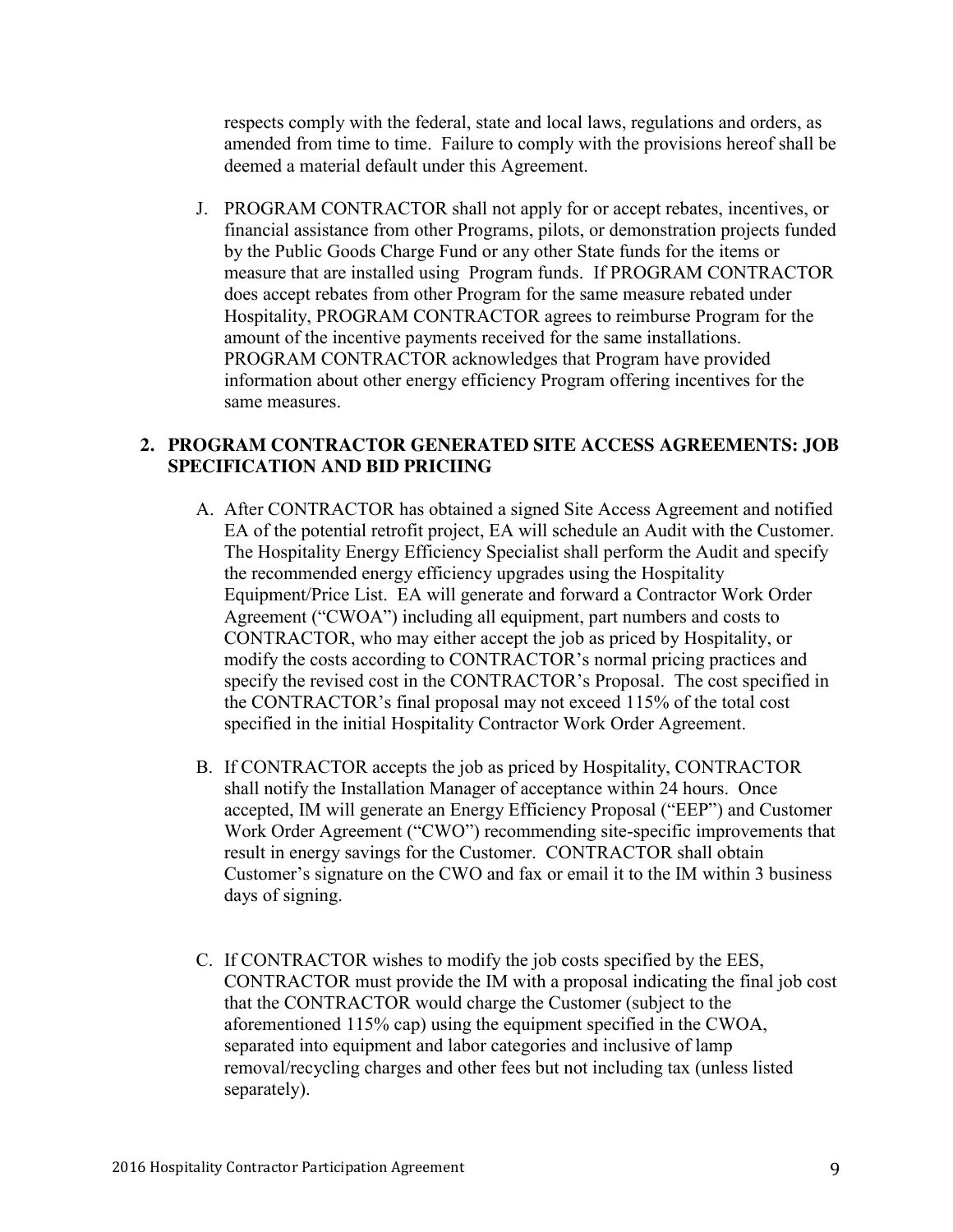- D. The specifics of equipment to be installed (manufacturer, part number, item count, lamp color temp, etc.) as shown in the CWOA shall not be modified in any way, other than through the Change Order process described in Section I-5. Fixtures not found on the Hospitality Equipment/Price List may be installed after deviation submittal and approval by the Hospitality Supply Chain Manager ("SCM") or Program Manager ("PM"). Deviations from the EA Equipment/Price List must be submitted through the project EES. EA will apply established mark-up percentages to the CONTRACTOR'S materials costs to establish customer costs. For those same items the customer cost, labor and sales tax are used to generate a modified Energy Efficiency Proposal and Customer Work Order Agreement for subsequent approval by the Customer. The Contractor may apply additional mark-up to the accumulated cost. The final Customer/Contractor Agreement may not exceed 115% of the total cost specified in the initial Hospitality Customer Work Order Agreement. EA will fax and/or email the Energy Efficiency Proposal and Customer Work Order Agreement to CONTRACTOR within 24 hours of receipt of CONTRACTOR's final job costs as described above. CONTRACTOR will obtain the Customer's signature on the Customer Work Order Agreement and fax or email it to EA within 1 business days of signing. The CONTRACTOR will also obtain a signed contract which references the specification and rebate terms defined in the CWO. Once the Customer has signed the modified Customer Work Order Agreement and the CONTRACTOR contract, the CONTRACTOR shall schedule the job and proceed with the installation as detailed in this Section.
- E. If CONTRACTOR has already developed the equipment specifications for a potential project and/or supplied Customer with a bid, the CONTRACTOR's original Customer bid must be modified so as to include only equipment from the current Hospitality Equipment/Price List as specified and approved by the Hospitality SCM and detailed in Section I.2-B above. Prior to bid modification or commencement of work, Hospitality shall perform an Audit to verify the type and number of existing equipment and to ensure that the measures qualify for Program Incentives. EA reserves the right to make changes in CONTRACTOR'S original project scope and/or equipment specifications to correspond with Hospitality practices. The Hospitality rebate amount shall be based solely on the current Hospitality Rebate Schedule and the estimated energy savings resulting from installation of equipment specified by the Hospitality Energy Efficiency Specialist and as detailed in the final CWO and CWOA. Following the Audit, the procedures outlined in Section 2-B shall be followed.
- F. The CONTRACTOR has 90 days from receipt of the finalized Energy Efficiency Upgrade Summary and Report and Customer Work Order Agreement to obtain a Customer signature. If CONTRACTOR has not "closed" the job within that time, Hospitality will re-propose the job using standard Hospitality equipment and labor pricing (without mark-ups).

#### **3. NON-DISCLOSURE AND USE OF INFORMATION**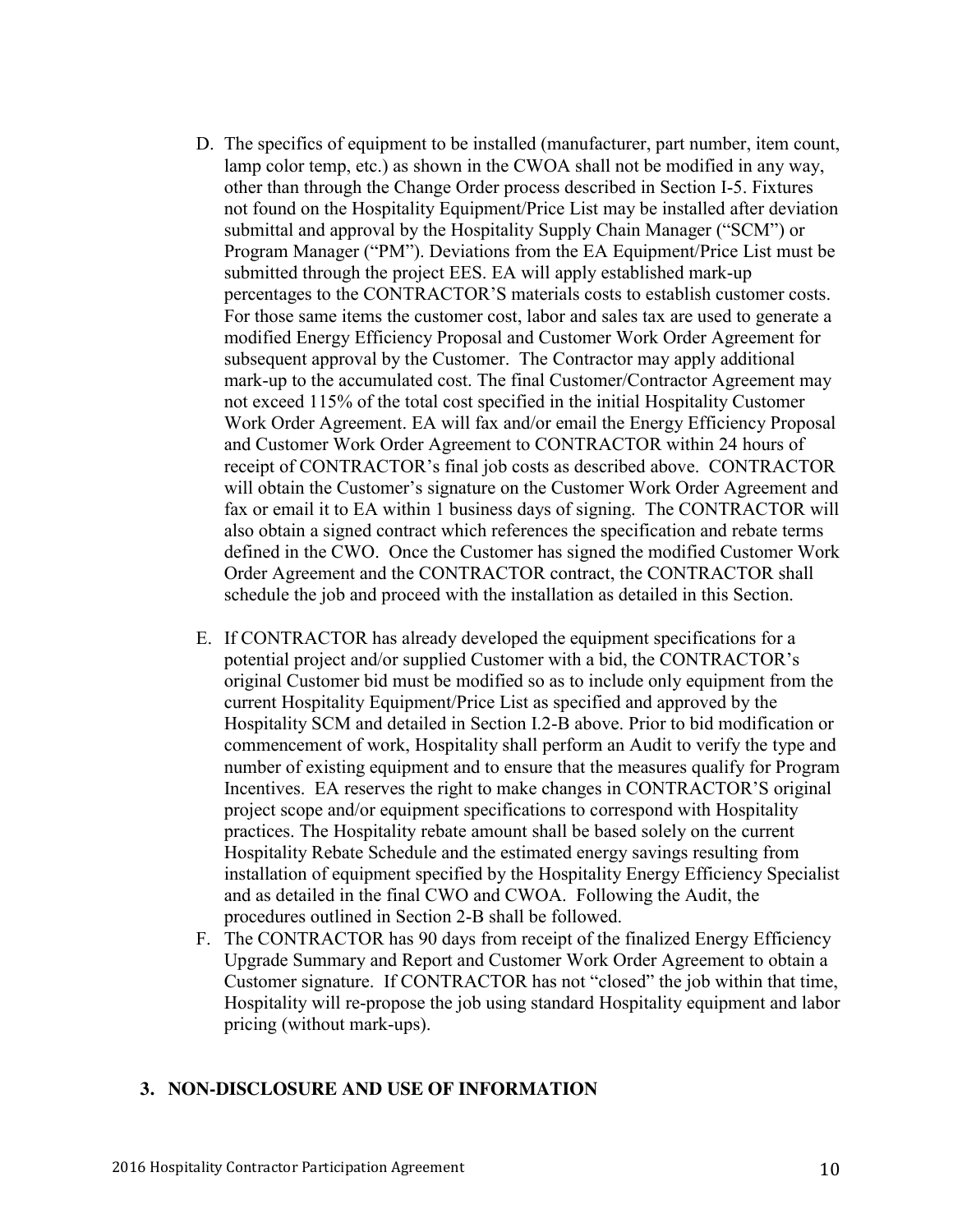- A. CONTRACTOR shall hold Confidential Information in strict confidence, and not disclose it, or otherwise make it available, to any person or third party (including but not limited to any affiliate of PG&E that produces energy or energy-related products or services) without the prior written consent of PG&E. Confidential information includes but is not limited to (a) PG&E and customer account information and information relating to their facilities, equipment, processes, products, specifications, designs, records, data, software Program, identities marketing plans, manufacturing processes, products, technical, commercial, or financial information, energy usage, billing data, matters and practices concerning technology, ratemaking, personnel, or other confidential and proprietary information or trade secrets. The CONTRACTOR agrees that all such Confidential Information:
	- a. Shall be used only for the purpose of providing work or services for PG&E; and
	- b. Shall not be reproduced, copied, in whole or in part, in any form, except as specifically authorized and in conformance with PG&E's instructions when necessary for the purposes set forth in (a)above; and
	- c. Shall, together with any copies, reproductions or other records thereof, in any form, and all information and materials developed by Undersigned there from, be returned to PG&E when no longer needed for the performance of Undersigned's Work or services for PG&E.
- B. Data Security Measures

CONTRACTOR shall take security measures with respect to the handling of Customer Data to ensure that the Customer Data will not be compromised and shall be kept secure. Security Measures shall mean industry standards and techniques, physical and logical, including but not limited to:

- a. Password protection for access to such Customer Data,
- b. Measures to safeguard against the unauthorized access, destruction, use, alteration or disclosure of any such Customer Data.
- C. Remedies for Breach

The CONTRACTOR hereby acknowledges and agrees that because (a) an award of money damages is inadequate for any breach of this Agreement by the CONTRACTOR or any of its representatives and (b) any breach causes PG&E irreparable harm, that for any violation or threatened violation of any provision of this Agreement, in addition to any remedy PG&E may have at law, PG&E is entitled to equitable relief, including injunctive relief and specific performance, without proof of actual damages.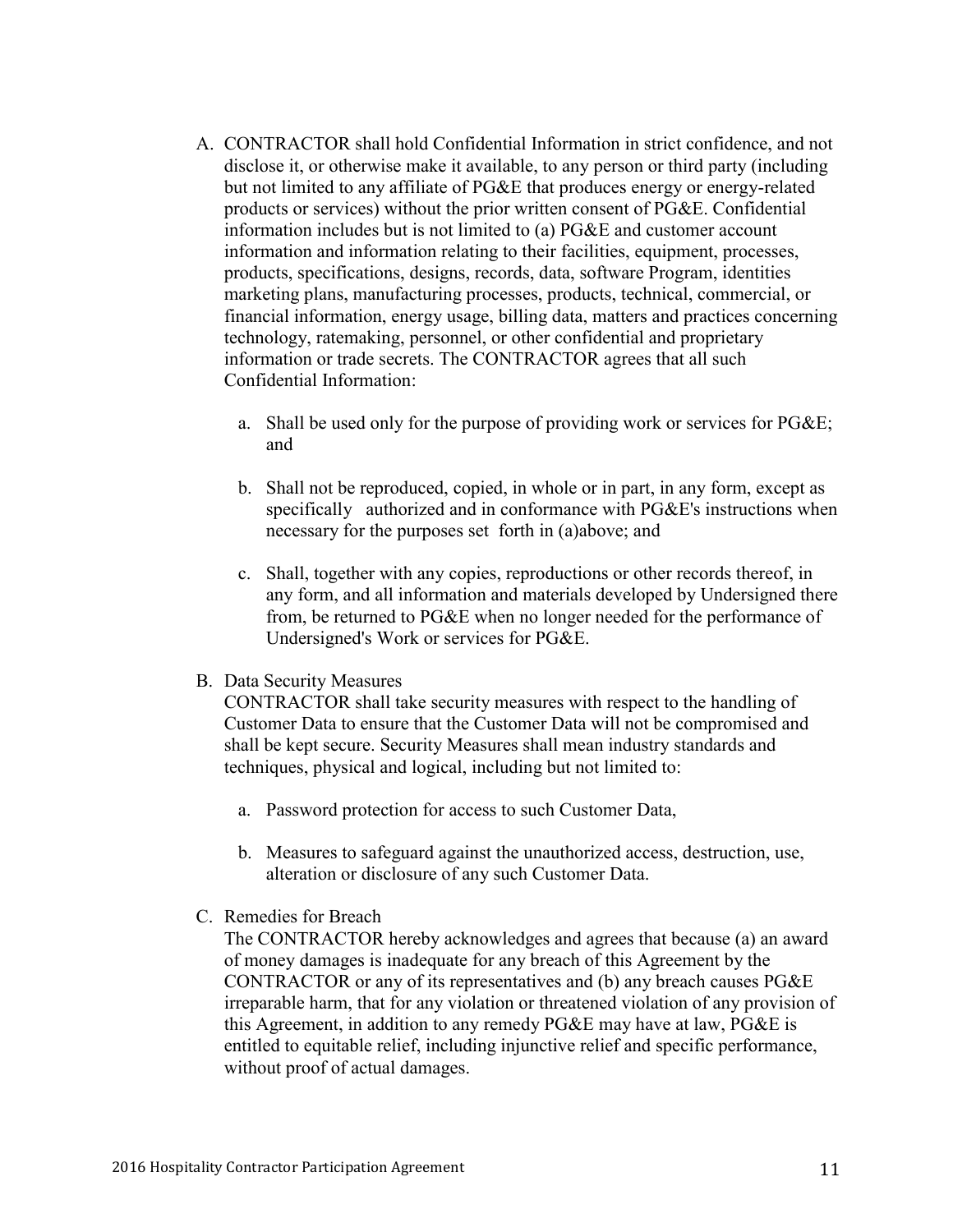#### **4. INSURANCE REQUIREMENTS**

PROGRAM CONTRACTOR is obligated to maintain, at PROGRAM CONTRACTOR's own expense, the following insurance coverage for all Work performed in accordance with this Agreement. The following insurance, with the exception of Worker's Compensation, are to name Ecology Action, PG&E, and their officers, directors, employees, agents, subsidiaries, parent companies, and affiliates as additional insured's as respects liabilities arising out of PROGRAM CONTRACTOR'S performance of the work under this Program. PROGRAM CONTRACTOR shall furnish a satisfactory Insurance Certificate to EA prior to PROGRAM CONTRACTOR's starting any work or entering onto the jobsite. The Form of Certificate shall be as required. The Certificate shall be signed and dated by an authorized representative of the insurance carrier(s). Certified copies of all policies shall be provided upon request of EA and/or PG&E. PROGRAM CONTRACTOR is responsible for supplying EA with proof of renewal of said coverage on an annual basis prior to its states termination date. Absent such proof of renewal, no further Work shall be performed by PROGRAM CONTRACTOR under this Agreement.

- A. Worker's Compensation and Employer's Liability: **Statutory minimum** for Statutory Coverage and Employer's Liability Insurance.
- B. Commercial General Liability: **\$1,000,000 minimum** limit of liability per occurrence and **\$2,000,000 aggregate** including contractual liability and covering bodily injury and property damage.
- C. Commercial Automobile Liability Insurance: **\$1,000,000 minimum** limit of liability for bodily injury and property damage combined and covering all owned, non-owned and hired vehicles.
- D. Professional Liability Insurance (if applicable): **\$1,000,000 minimum** limit of liability per occurrence and **\$2,000,000 aggregate.**

The documentation shall state that coverage shall not be canceled except after thirty (30) days prior written notice has been given to EA and PG&E. The documentation must be signed by a person authorized by that insurer to bind coverage on its behalf.

Invoices may not be processed for payment until certificates evidencing insurance coverage per above are received and accepted by EA. Failure by EA to obtain such certificates in advance of the commencement of work shall not be deemed a waiver of these requirements

# **IV. PROGRAM CONTRACTOR LABOR AND MATERIAL RATES AND SERVICE TERRITORY**

1. Labor and material rates for installation under this Agreement are specified in Attachment A and incorporated herein by reference.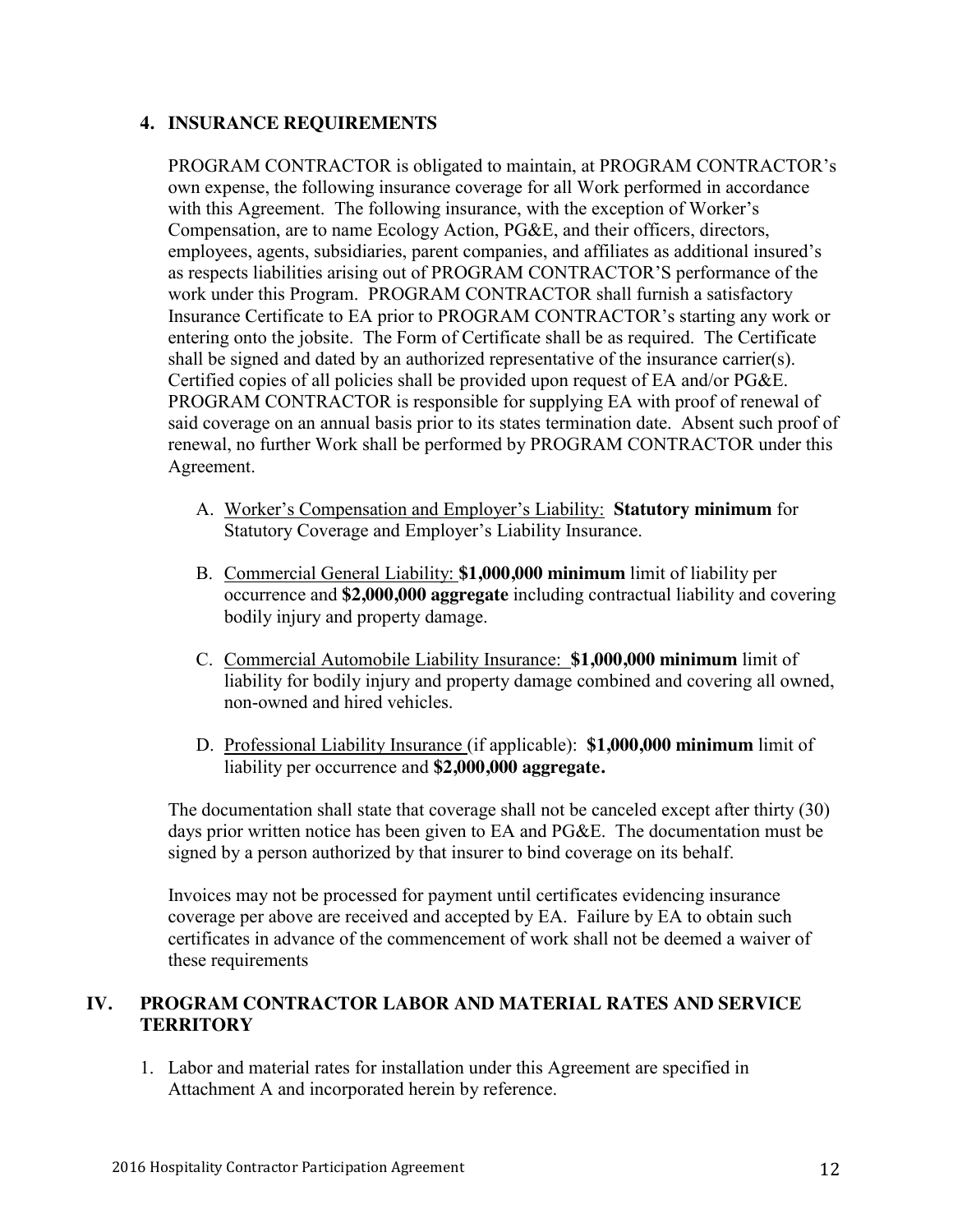2. PROGRAM CONTRACTOR has agreed to provide Program services in the Program Area.

### **V. PROGRAM CONTRACTOR PROBATIONARY PERIOD AND CORRECTIVE ACTION PROCESS**

#### **1. Probationary Period**

- A. During the Probationary Period, the Contractor shall submit no more than 5 Site Access Agreements for Audits / Proposals
- B. Once the first jobs sell, the contractor shall install the first jobs in series (from customer acceptance of proposal to the customer acceptance of the install).
- C. After the first 3 successful installs EA's Supply Chain Manager will review and provide feedback on the installer's Sales and Installation Process.
- D. If the installer is successful in the first three jobs, they will no longer be on a probationary status
- E. If the installer's performance on the first three jobs, Ecology Action may choose to:
	- a. Extend the probationary period and schedule a re-review
	- b. Suspend the installer's participation until identified Corrective Actions are rectified
	- c. Disqualify the installer from participation (for gross misconduct)

### **2. Corrective Action Requests**

- A. Ecology Action has adopted a Corrective Action Request (CAR) process to rectify problems identified within our partner community.
- B. The steps in the CAR process are defined below
	- a. Describe the Problem
	- b. Identify Team
	- c. Immediate Actions Containment Measures
	- d. Define and Verify Root Causes
	- e. Agreement on Corrective Actions Needed
	- f. Implement Corrective Actions
	- g. Validate that Corrective Actions Prevent Problem Recurrence
	- h. Close issue, Congratulate the Team
- C. Failure to execute a CAR in an acceptable manner may lead to suspension or disqualification from Ecology Action managed Program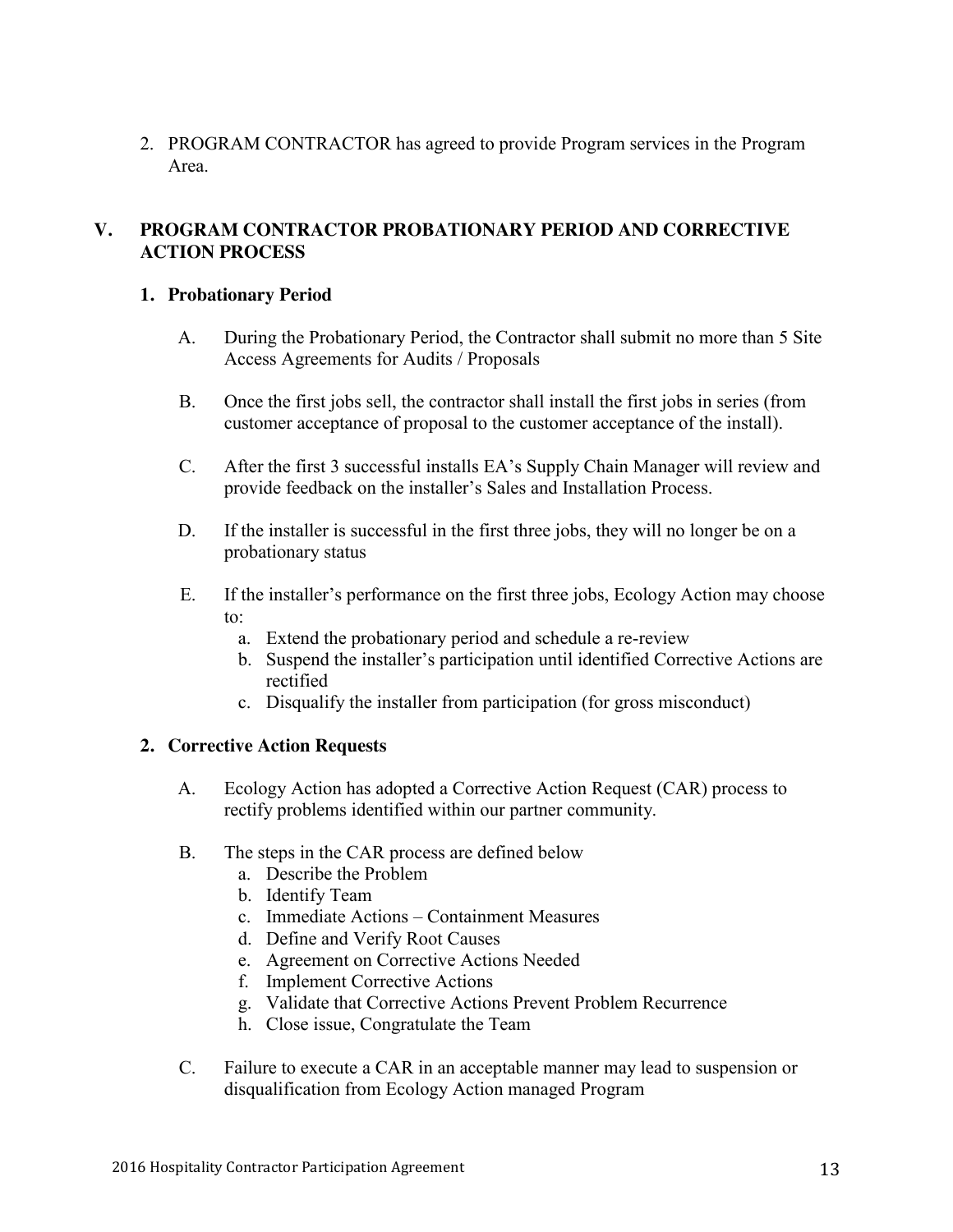# **VI. LIABILITY AND INDEMINIFICATION**

- 1. PROGRAM CONTRACTOR represents that the services to be provided under this Agreement are reasonable in scope and that PROGRAM CONTRACTOR has the experience and ability to provide the services.
- 2. PROGRAM CONTRACTOR acknowledges that neither Ecology Action nor PG&E can control the conditions at any site where the services may be provided, and accordingly, neither EA nor PG&E are liable for any claim, damage, loss, injury, or expense of any type which PROGRAM CONTRACTOR may suffer as a result of providing the services under this Agreement.
- 3. PROGRAM CONTRACTOR warrants that any services provided hereunder shall be done in a professional and workmanlike manner, and Customer shall have the benefit of all warranties, express or implied, which may be applicable to the services provided by PROGRAM CONTRACTOR hereunder.
- 4. PROGRAM CONTRACTOR shall indemnify, defend and hold harmless Ecology Action and their officers, directors, employees and agents from and against any and all claims, damages, losses, injuries and expenses (including attorneys' fees and damages for death, personal injury and property damage) which they may incur as a result of any act or omission by PROGRAM CONTRACTOR in providing services under this Agreement.
- 5. PROGRAM CONTRACTOR shall indemnify, defend and hold harmless PG&E and its officers, directors, employees and agents from and against any and all claims, damages, losses, injuries, and expenses (including attorney's fees and damages for death, personal injury and property damage) which they may incur as a result of any act or omission by PROGRAM CONTRACTOR in providing services under this Agreement.

### **VII. PROGRAM CONTRACTOR STATUS**

- 1. PROGRAM CONTRACTOR shall provide services as an independent program contractor under this Agreement. Neither PROGRAM CONTRACTOR, nor any of its employees or agents, shall be considered employees of Ecology Action for any purpose, and neither shall PROGRAM CONTRACTOR be eligible for any compensation or benefits which EA may provide to its employees from time to time. PROGRAM CONTRACTOR shall be solely responsible for all employment and other taxes applicable to providing services hereunder, and EA shall not withhold any taxes or contributions from the compensation payable to PROGRAM CONTRACTOR under this Agreement.
- 2. Except for ballast and lamp recycling, none of the services provided under this Agreement may be subcontracted to another party without the express written consent of Ecology Action in advance.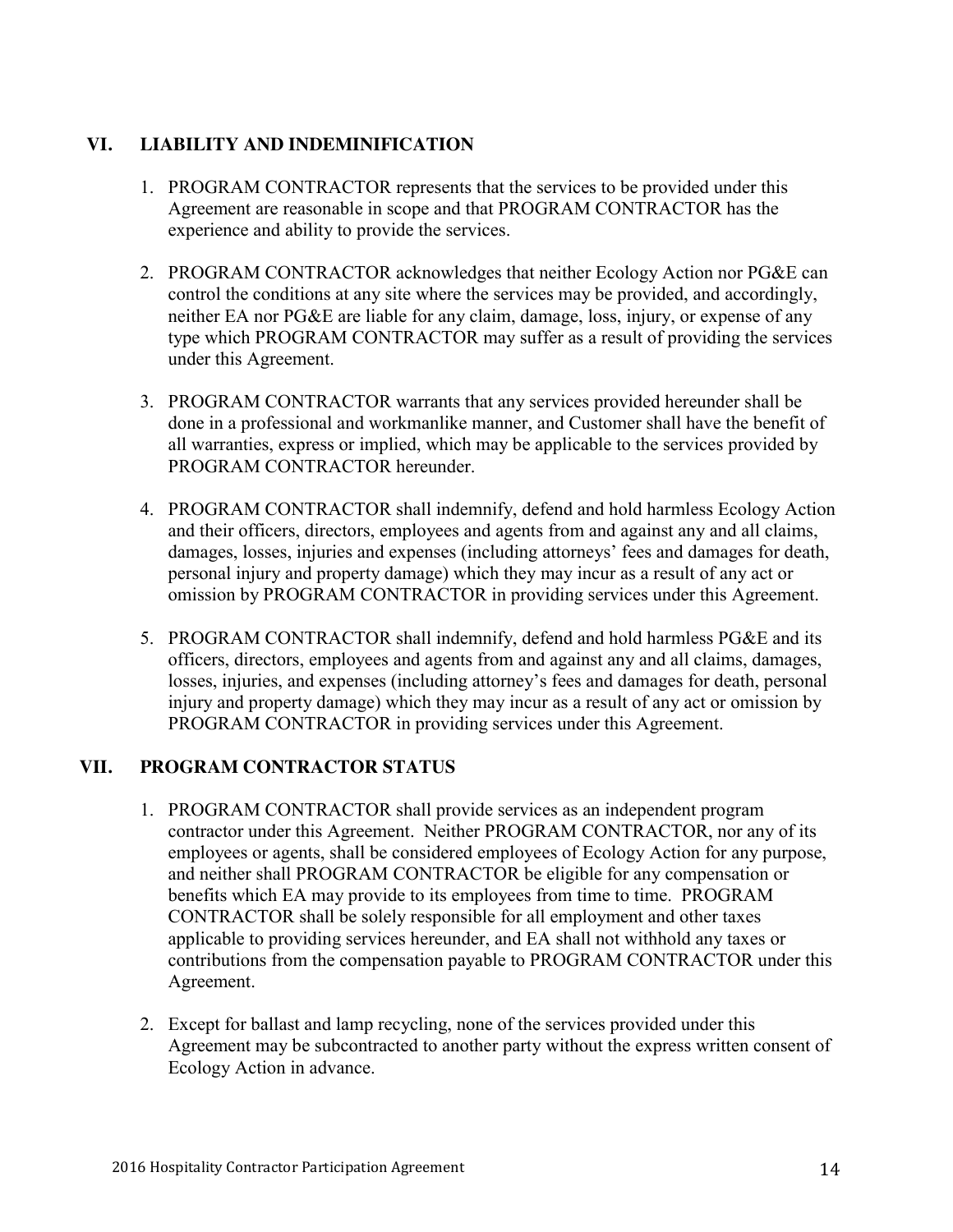### **VIII. TERM AND TERMINATION**

- 1. Unless earlier terminated as provided in the following paragraphs, this Agreement shall become effective on  $\qquad \qquad \text{and continue through March 31, 2017.}$
- 2. This Agreement may be terminated by either party, for any reason or no reason, immediately upon ten (10) days written notice to the other party. In the event this Agreement is terminated by PROGRAM CONTRACTOR prior to the expiration of the term set forth in paragraph VII.I, PROGRAM CONTRACTOR shall fully complete under the terms of this Agreement any work that may be in progress at the time; or at EA's discretion, shall provide EA with such information as EA may request regarding the status of any ongoing project and assist EA in engaging another program contractor to provide the services.
- 3. Any termination of this Agreement shall not release either party from their obligations that are intended to survive the termination of this Agreement.

### **IX. NOTICES**

All notices, requests, demands and other communications required to be given in writing under this Agreement shall be given to the other party in person or by mail as provided in this section. If delivered personally, notice shall be deemed to have been duly given on the date of delivery. If delivered by mail, such notice shall be sent via first class U.S. mail, postage prepaid, to the address set forth at the beginning of this Agreement or such other address as a party may otherwise request by written notice, and notice shall be deemed duly given three (3) business days after mailing.

### **X. ASSIGNMENT**

This Agreement shall be binding upon and insure to the benefit of the parties and their respective heirs, successors, and assigns; provided, however, that neither party shall assign or transfer in any manner, this Agreement or any portion hereof without the prior written consent of the other party, and any attempt to assign or transfer without prior written consent shall be void and of no effect.

### **XI. MISCELLANEOUS**

- 1. This Agreement shall be governed by and construed in accordance with the laws of the State of California.
- 2. Headings and captions used in this Agreement are for convenience only and shall not affect the meaning of this Agreement.
- 3. This Agreement contains the entire agreement of the parties and supersedes all prior agreements, discussions and representations, written or oral, concerning the subject matter hereof.